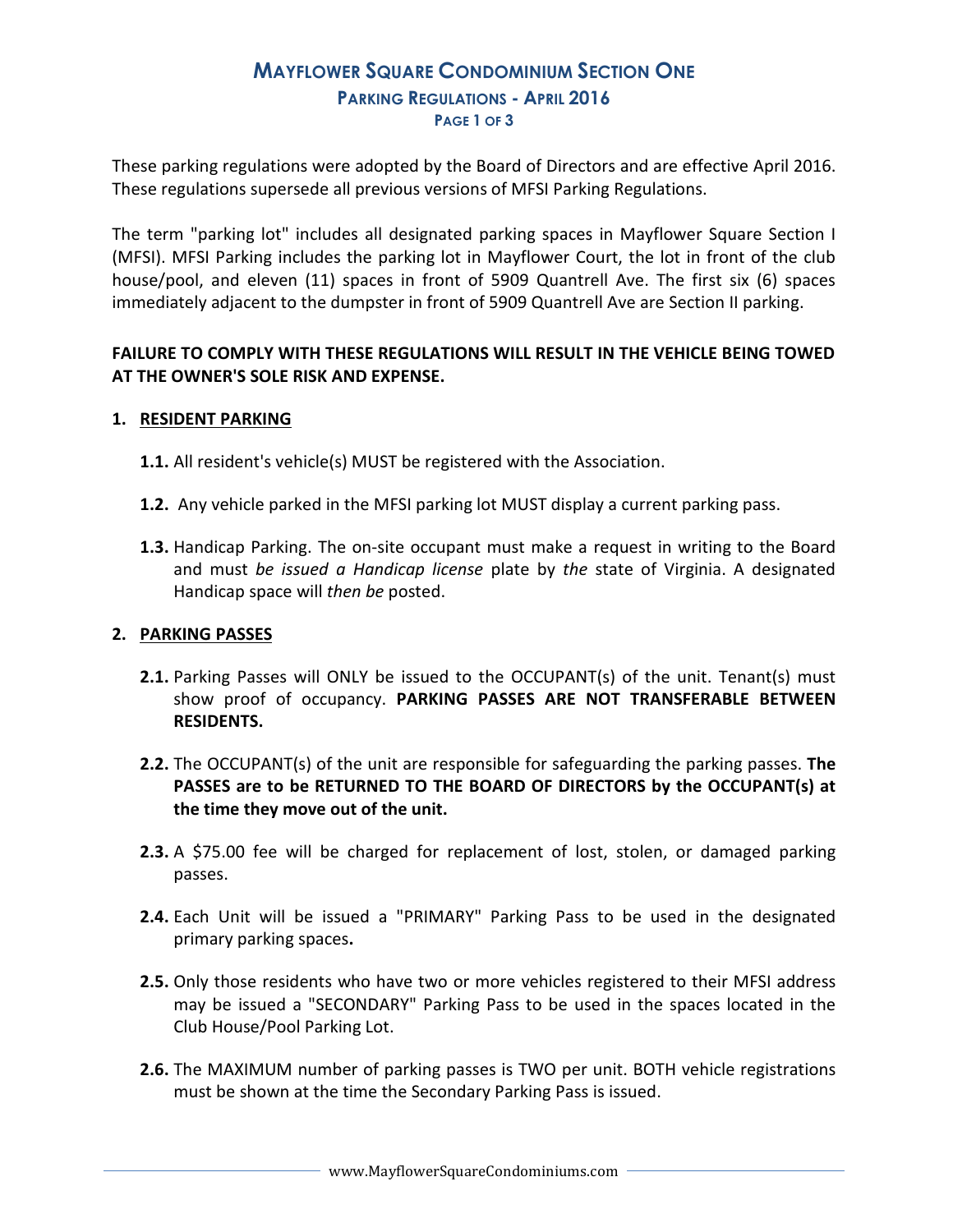# **MAYFLOWER SQUARE CONDOMINIUM SECTION ONE PARKING REGULATIONS - APRIL 2016**

#### **PAGE 2 OF 3**

**2.7.** Parking Passes are to be hung on the rearview mirror and displayed in such a manner that the pass number is CLEARLY VISIBLE.

#### **3. MOTORCYCLES**

**3.1.** Motorcycles authorized by the Association must park in the designated motorcycle parking area. Motorcycles may not be parked inside buildings, on the common grounds, on the patios, or on the sidewalks.

#### **4. VIOLATIONS, RESTRICTIONS and ENFORCEMENT**

**VA state law requires that all residents living in the state of Virginia for more than 30 days are required to have Virginia License Plates. Military members are the exception.** 

#### **4.1. VIOLATIONS**

- a. Vehicles must display current license plates, city registration, and current inspection sticker. Vehicles not in compliance are not allowed to park on MFSI parking lots, regardless of whether they have a valid MFSI parking permit.
- b. Vehicles must display current resident parking passes.
- c. Vehicles must not occupy more than one parking space and must park within the lines.
- d. Vehicles must not park in fire lanes and other no parking zones.
- e. Vehicles must not block other vehicles, walkways, dumpsters or other facilities.
- f. Vehicles must not be abandoned or inoperable as defined by the City of Alexandria Code.
- g. Vehicles must not display FOR SALE signs when in the MFSI parking lot.
- h. Vehicles must not display an altered or a stolen parking pass.
- i. Unauthorized vehicles as defined in Restrictions below.

#### **4.2. RESTRICTIONS**

- a. Commercial vehicles, buses, boats, ATV's, RV's, trailers, campers, mobile homes and taxis are not permitted to park in the MFSI parking lot.
- b. Mopeds and other two-wheeled vehicles must not be driven or parked on the balconies, inside buildings, common grounds and grass, patios, sidewalks, or stairs.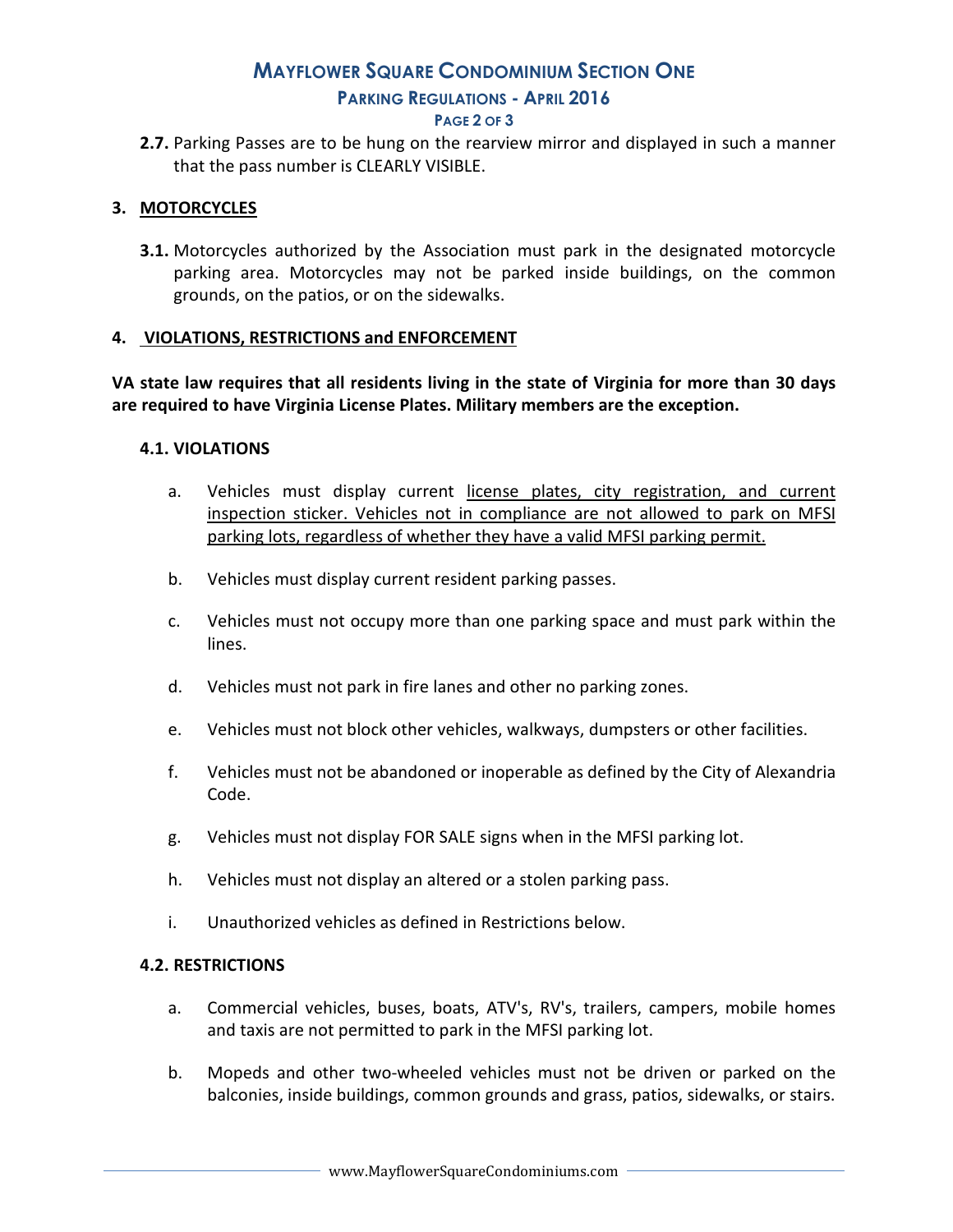# **MAYFLOWER SQUARE CONDOMINIUM SECTION ONE PARKING REGULATIONS - APRIL 2016 PAGE 3 OF 3**

#### **4.3. ENFORCEMENT**

**Parking lots will be patrolled regularly. Failure to comply with these regulations will result in the vehicle being towed at the owner's sole risk and expense.** 

- **a.** Unauthorized vehicles will be towed at the owners' risk and expense. If your vehicle is missing **call A-1 Towing at 703-971-2600, or the Alexandria Police at 703-746-4444.**
- b. The towing company may be called at any time, 24 hours a day, and 7 days a week to tow a vehicle. The towing company has the authority to patrol the parking lot for unauthorized vehicles between the hours of 10pm and 6am daily.

#### **4.4. REVOCATION**

- a. The board of Directors may revoke parking privileges of anyone who copies, or either obtains or conspires to obtain a permit fraudulently.
- b. The Board of Directors may revoke the parking pass privileges of any owner whose condominium fess are delinquent.
- c. The Board of Directors may revoke all parking pass(es) of any resident who abuses the parking privileges of MFSI.
- d. The Board of Directors may revoke the parking pass privileges of any resident who continually violates these regulations.

#### **5. APPEALS AND EXCEPTIONS**

- **5.1.** An appeal of the any parking enforcement action taken must be submitted **IN WRITING** to the Board of Directors within 30 days of the enforcement action.
- **5.2.** Exceptions to these rules may be granted at the discretion of the Board of Directors.
- **5.3.** Requests for exceptions must be made **IN WRITING** to the Board of Directors.